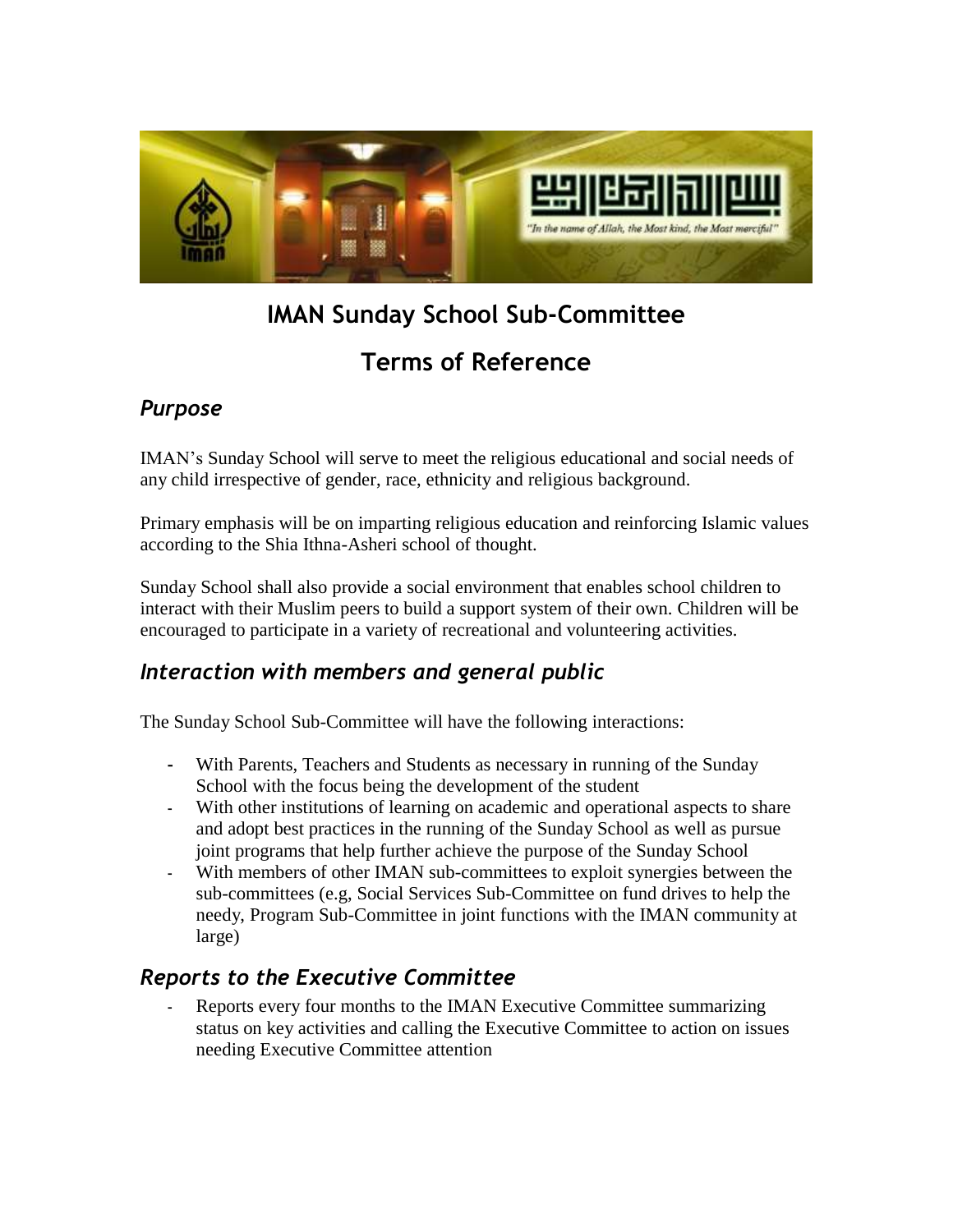- Annual report to the IMAN Executive Committee at the end of the school year summarizing key accomplishments, activities and the final income expenditure report for the year.
- At the beginning of each school year, the Sub-Committee will prepare a budget and will submit it to the IMAN Executive Committee for approval and seek any necessary funding

#### *Activities*

- 1. Regular classes for students at agreed upon times to provide instruction for Sunday School students on Salaat (Prayers), Qur'an, Qur'anic Study, Islamic History, Akhlaq (Morals) and Fiqh (Jurisprudence) and social studies on issues pertaining to Muslims. Areas of focus may be revised from time to time with the approval of the IMAN Sunday School sub-committee, Parent, Teachers and the IMAN Executive Committee.
- 2. Organize social and volunteer activities to complement the academic program of the Sunday School with a goal to foster self-supporting peer network.

### *Roles and Responsibilities*

#### **IMAN Executive Committee**

- o Appoint members of the Sunday School Sub-Committee before the beginning of the school year and allowing sufficient time to ensure a smooth commencement of the new academic year.
- o Appoint an IMAN Executive Committee member to act as a liaison who can maintain a good flow of information and be of help resolving issues that may arise from time to time.
- o If requested, meet with the Sunday School sub-committee on a quarterly basis to review progress, provide guidance and respond to issues raised to ensure smooth operation of the Sunday School

#### - **Sunday School Sub-Committee**

- o The sub-committee will comprise of the following people who will carry out the roles and responsibilities described below:
	- **Principal** shall have the responsibility of the academic program of the Sunday School.
		- o Ensure a comprehensive academic program for all classes.
		- o Recruitment and appointment of Teachers to meet the needs of the academic program.
		- o Monitor performance of teachers against the established curriculum
		- o Ensure timely student evaluation and Parent/Student/Teacher meetings to provide feedback on student performance
		- o All teachers and teaching assistants will report to the Principal
		- o Interact with other institutions of learning on academic aspects to further the academic program of the Sunday School and training of teachers.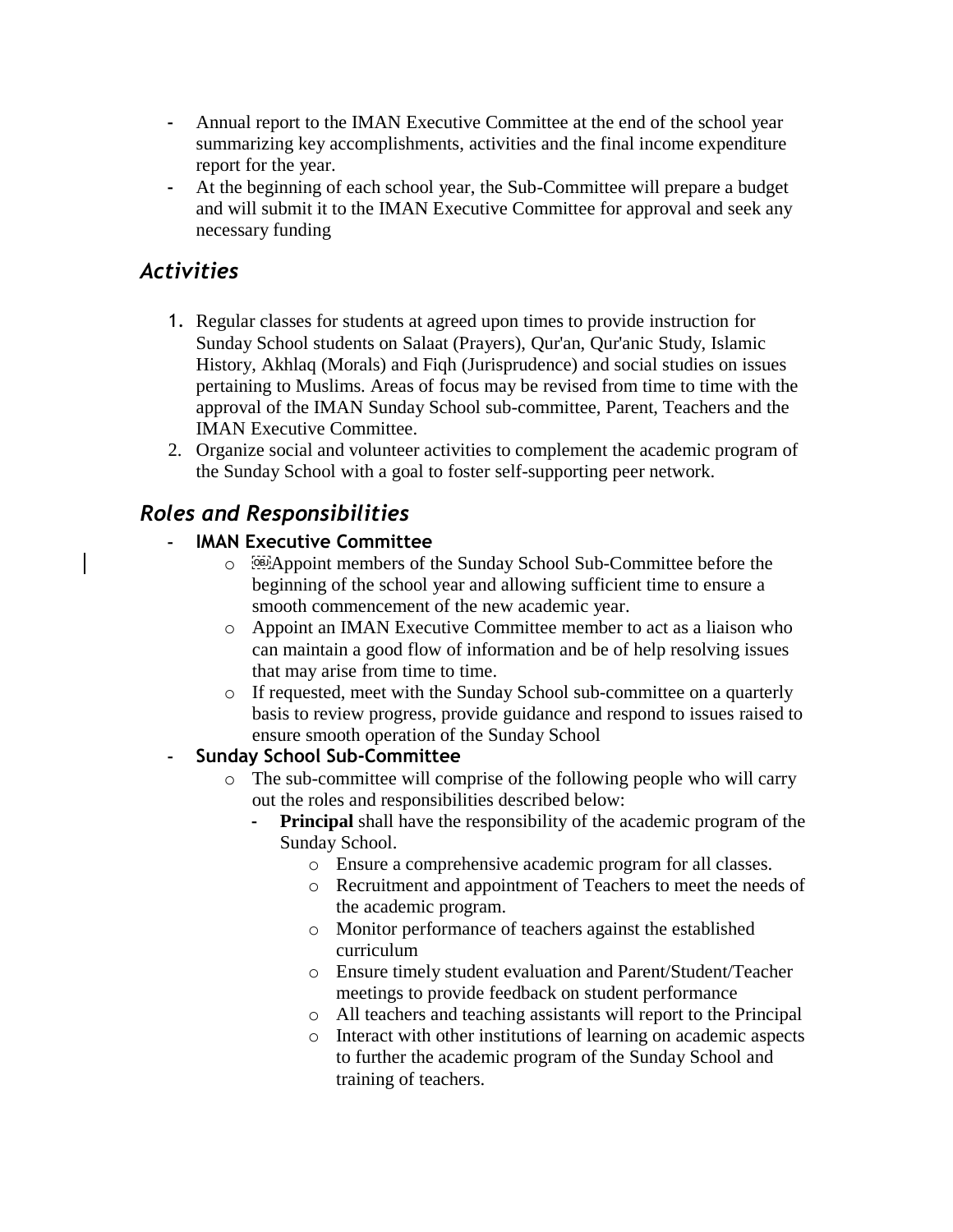- **Vice Principal** shall assist the Principal with the academic program of the Sunday School and shall facilitate necessary parent/teacher interactions to aid continued development of the student.
- **Administrator** shall have all other operational responsibilities of the Sunday School not related to the academic program. This includes:
	- o Coordination of volunteers
	- o Coordination of student registration
	- o Coordinate with other members of the Sunday School subcommittee to prepare a written quarterly report that is submitted to the IMAN Executive Committee through the IMAN Executive Committee designated liaison
	- o Oversee the records and finances of the Sunday School maintained respectively by the Secretary and the Treasurer
	- o Interact with other institutions of learning on administrative aspects to further enhance the operational efficiency of the Sunday School and improve its operation.

For efficiency, the Administrator role should be performed by two individuals, with one handling volunteer administration and the other student administration.

- Secretary shall maintain all the records and correspondence of the Sunday School and report to the Administrator.
- **Treasurer** shall handle all the finances of the Sunday School and report to the administrator.
- **Parent Liaisons** shall be the parent representatives on the committee ensuring that there is a bridge between parents and the school committee. They will be responsible for:
	- o Organizing regular meetings with parents to support the school
	- o Organizing social events for the students
- o The Principal, Vice Principal, Administrators, Treasurer and Secretary of the Sunday School sub-committee will be appointed by the IMAN Executive Committee. The parent liaisons will be appointed by the Sunday School parents. These appointments will happen before the end of the school year to allow for a smooth transition in advance of the following year.
- o Term of the sub-committee is for one year.